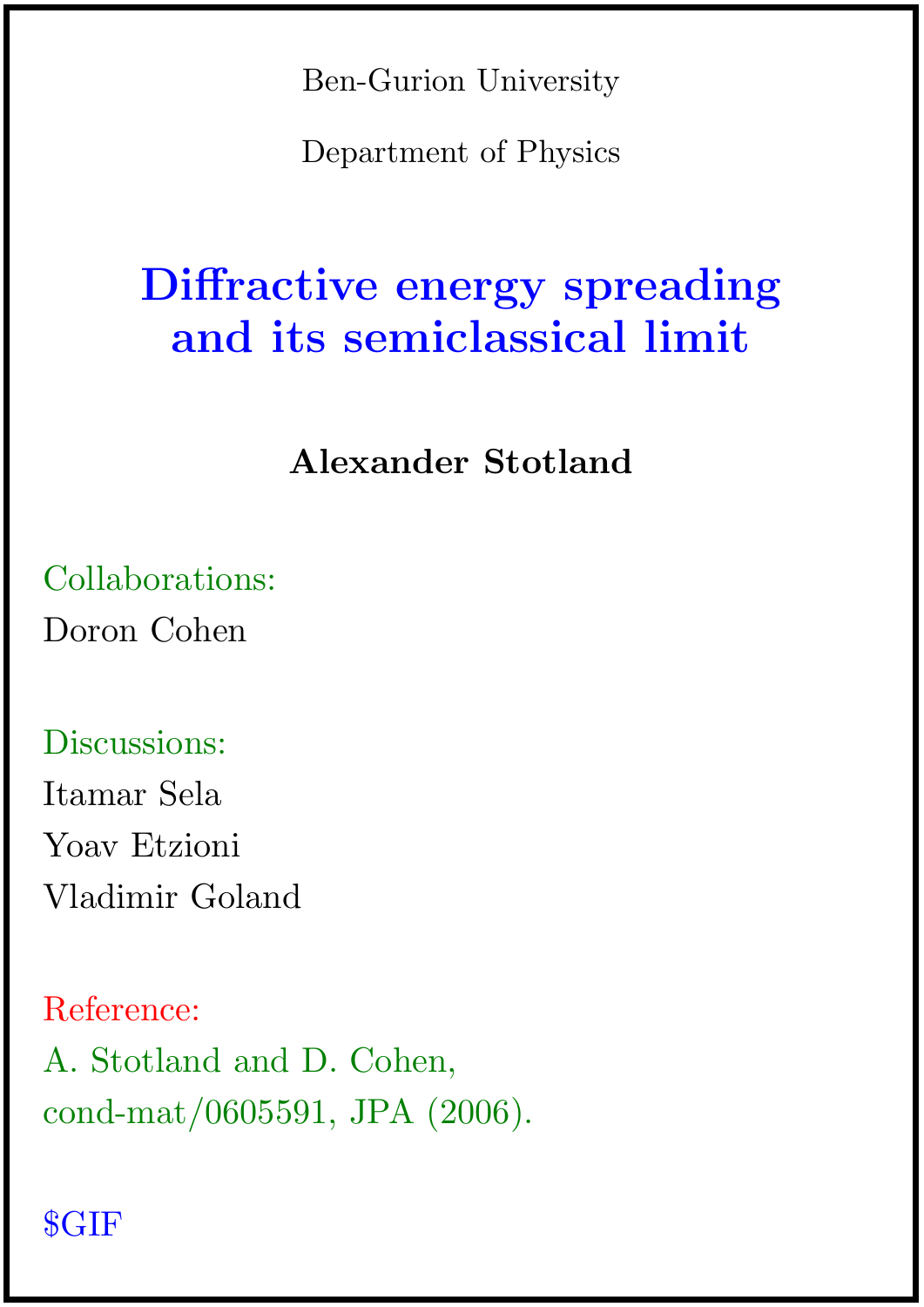### Driven Systems

 $\mathcal{H} = \mathcal{H}(Q, P; X(t))$ 

Energy is not a constant of motion!

Moments of the energy distribution:

$$
\delta^r E = \int \rho_t(E) E^r dE
$$

 $r = 1$  expectation value

 $r = 2$  variance

Bohr quantum-classical correspondence (QCC):

- Gaussian wavepacket
- Smooth potentials
- $\Rightarrow$  The same moments

Restricted versus detailed QCC:

- $r = 1, 2$  restricted QCC (robust)
- $r > 2$  detailed QCC (fragile)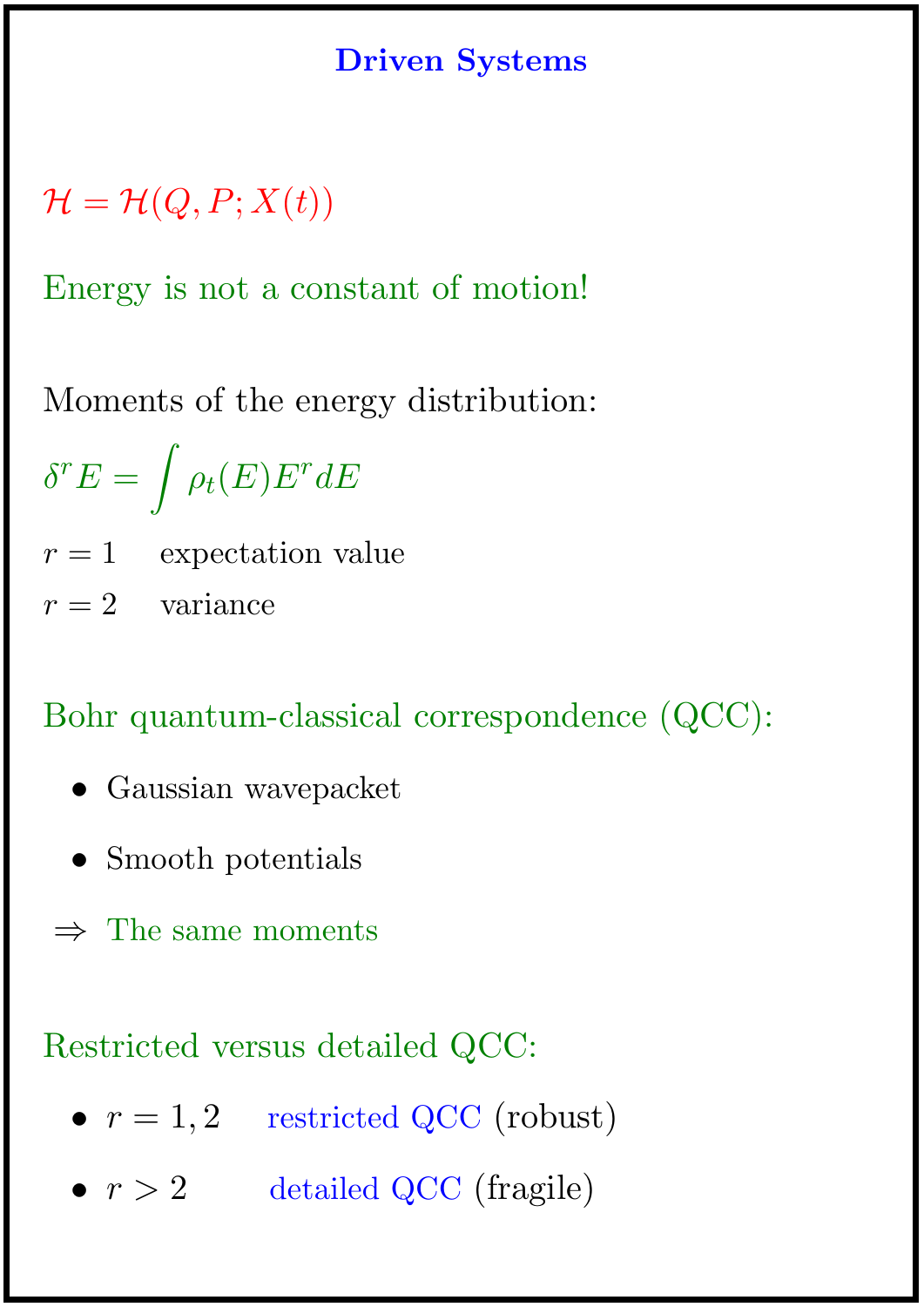# Motivation the theory of response

"Response" has to do with the  $t \to \infty$  dynamics. Can we expect QCC?

In Linear Response Theory - YES.

- for short times Restricted QCC
- for long times Central limit theorem

The long time behavior is determined by the short time behavior.

### Explanation:

Response is expressed using correlation functions. Restricted QCC is extended to correlation functions. Stochastic-like behavior is established before QCC breakdown. Extrapolation using central limit theorem.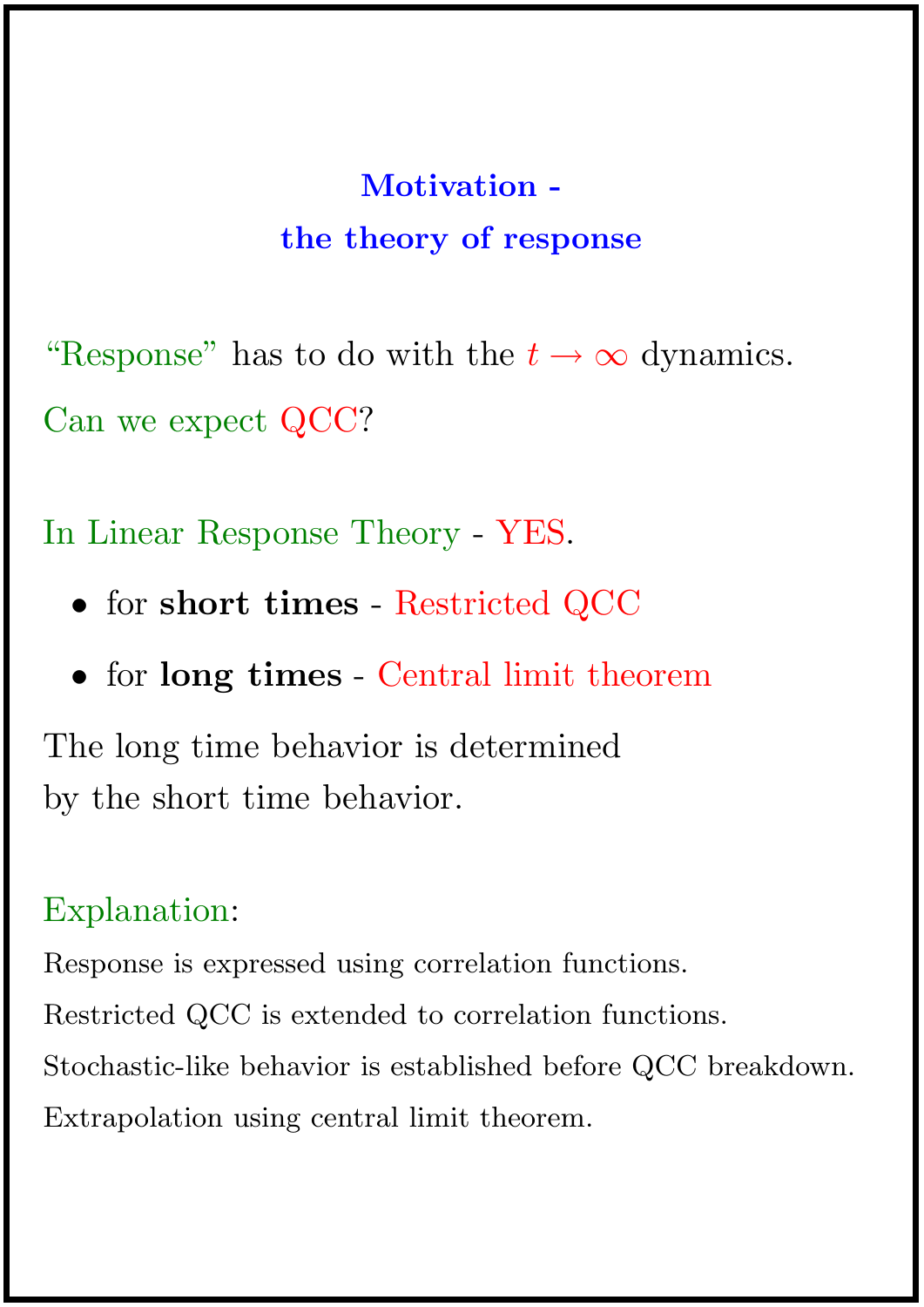### Three problems

- 1. particles pulsed by a step potential the worst case for QCC
- 2. particles in a box with a moving wall
- 3. particles in a ring driven by an EMF.

Driving  $\Rightarrow$  jumps in energy space. The route towards QCC is highly non-trivial.

 $(1) \rightarrow$  Solved analytically.

 $(2),(3) \rightarrow$  Bloch electrons in a tight binding model:

- The energy levels are like sites in a lattice.
- The mean level spacing is like a constant electric field
- long range hopping  $\propto 1/(n-m)$ .

Solved both analytically and numerically.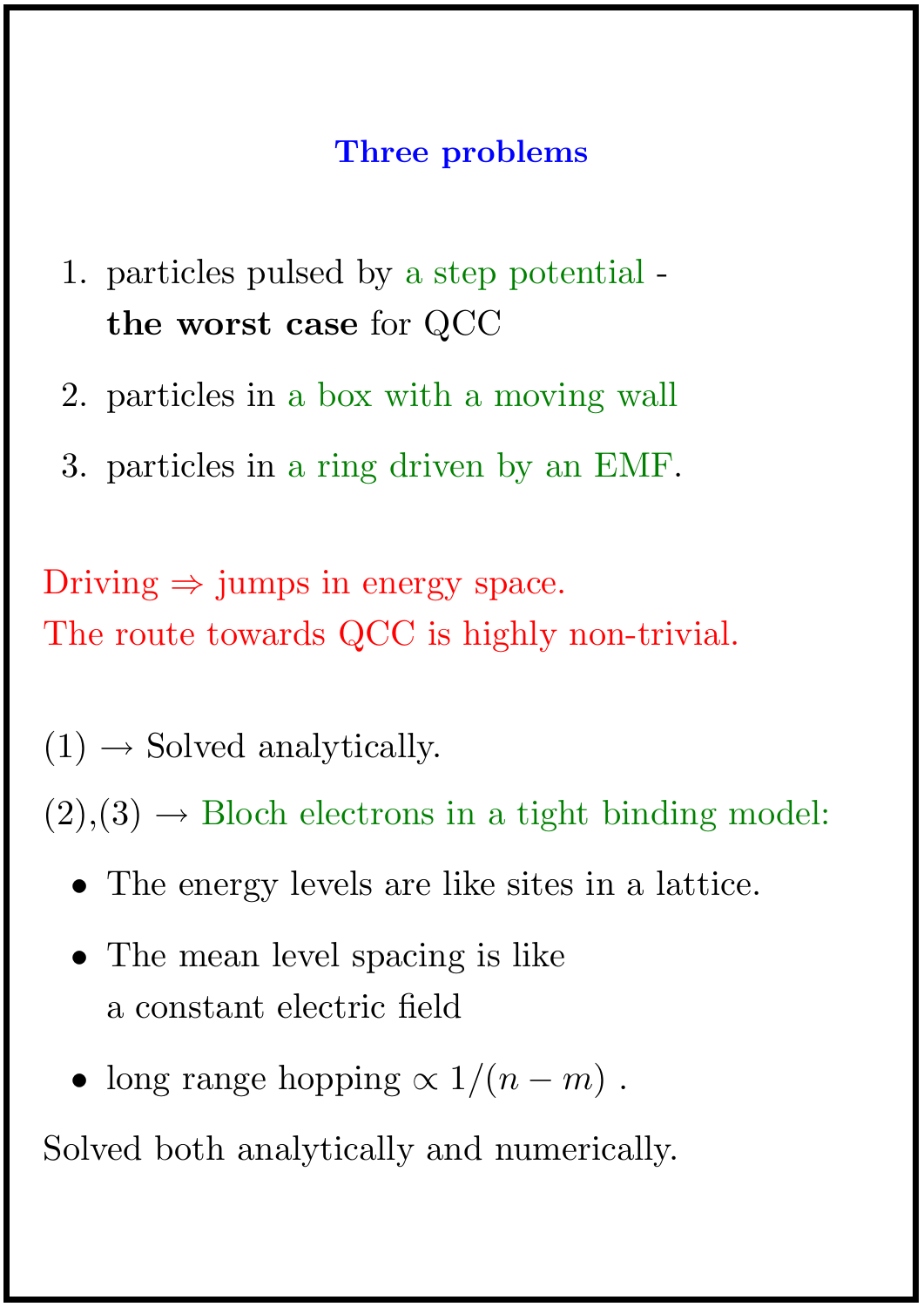### Phase space picture



Moving wall



semiclassical regime:  $\delta E_{\text{cl}} \gg \Delta$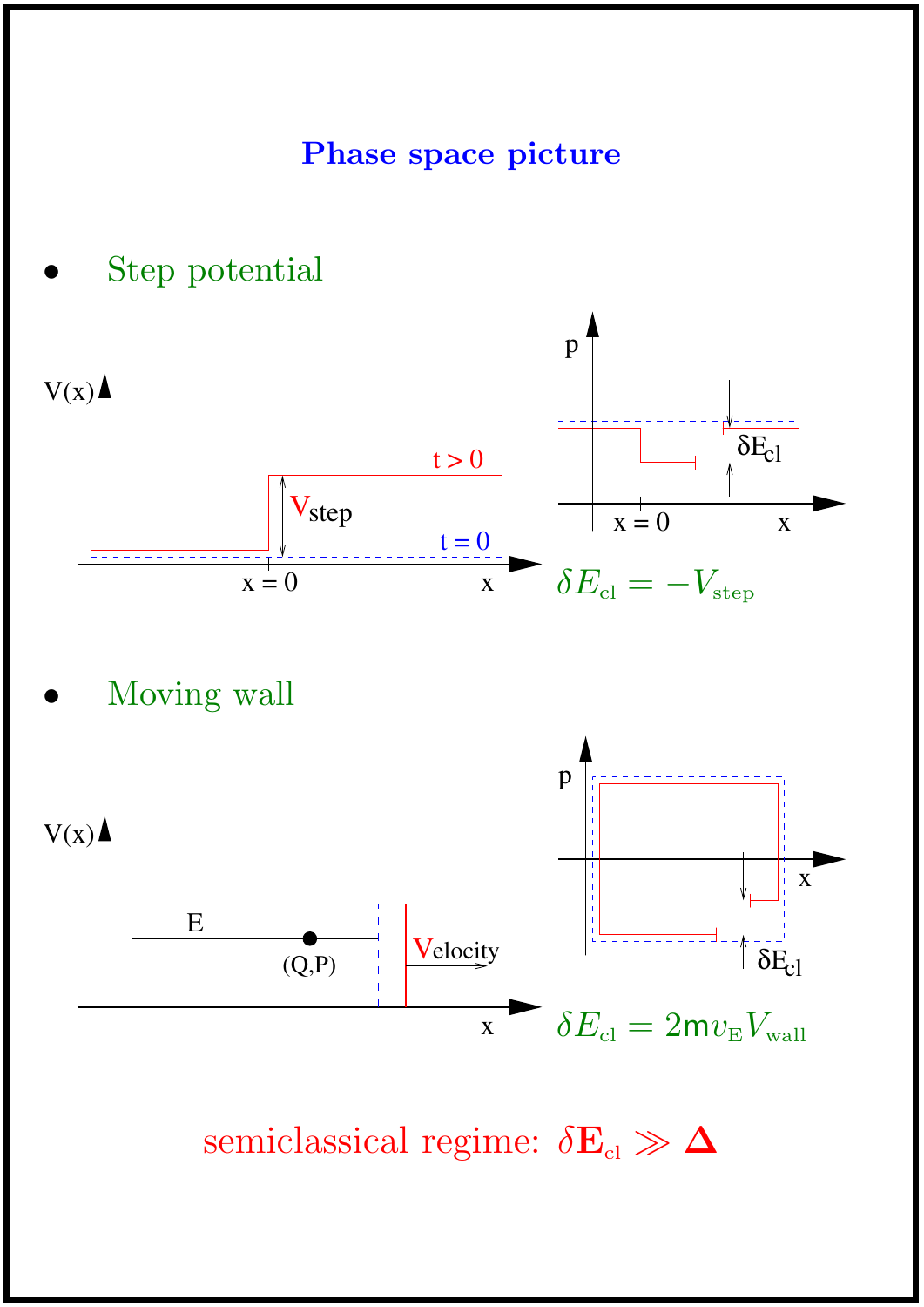### Phase space picture (cont.)



semiclassical regime:  $\delta E_{\rm cl} \gg \Delta$ 

Can we gauge away the EMF non-uniformity?  $A(x;t) = \Phi(t)\delta(x-x_0) =$  the vector potential.  $\mathcal{E}(x) = -\frac{1}{c}$  $\frac{1}{c}\dot{\Phi}\delta(x-x_0) =$  the electric field.

Gauge would imply a step potential!

$$
A' = A - \frac{\partial \Lambda}{\partial x} \qquad \qquad U' = U + \frac{1}{c} \frac{\partial \Lambda}{\partial t}
$$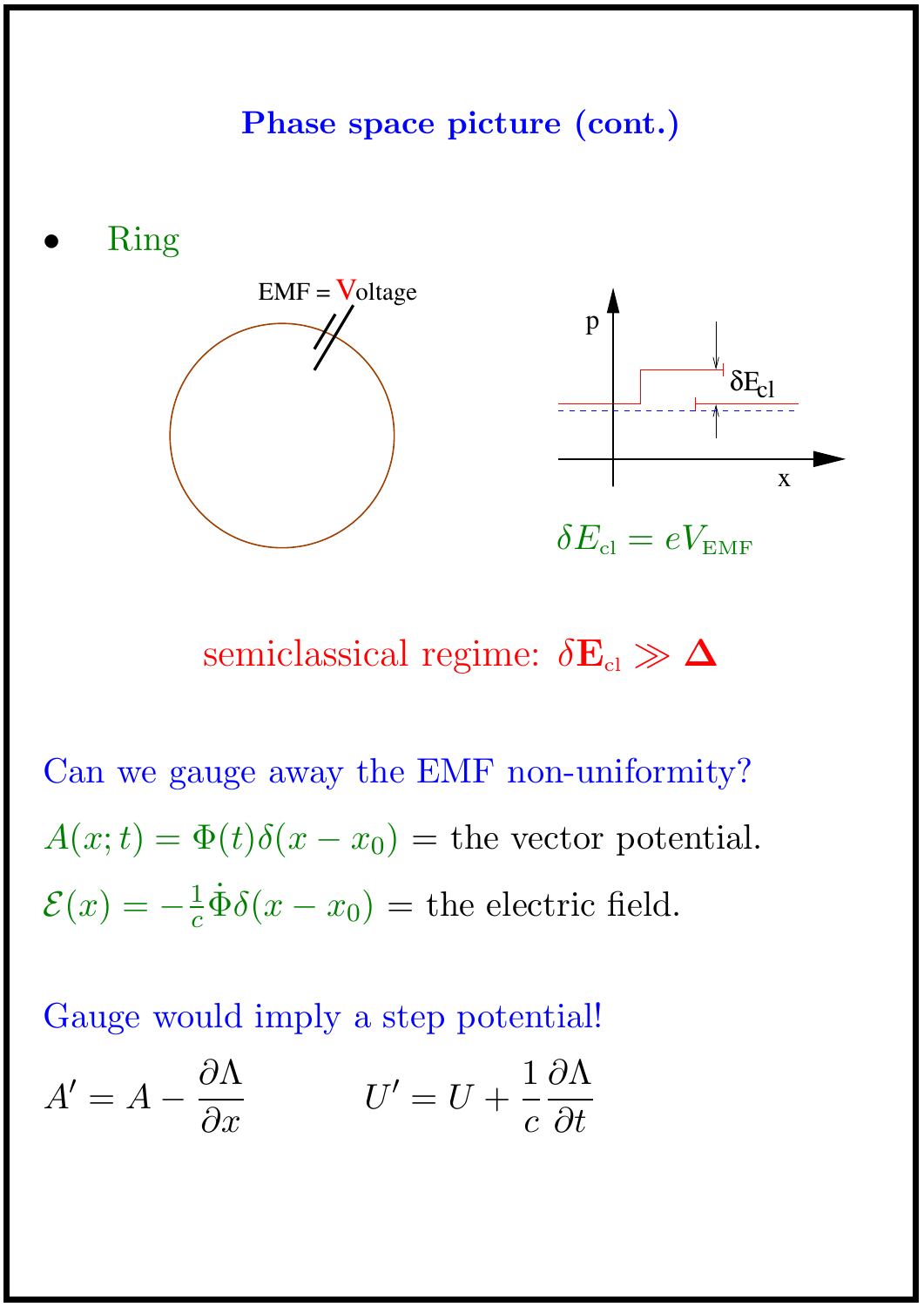Wavepacket dynamics with the step potential



Classical energy distribution



QM energy distribution

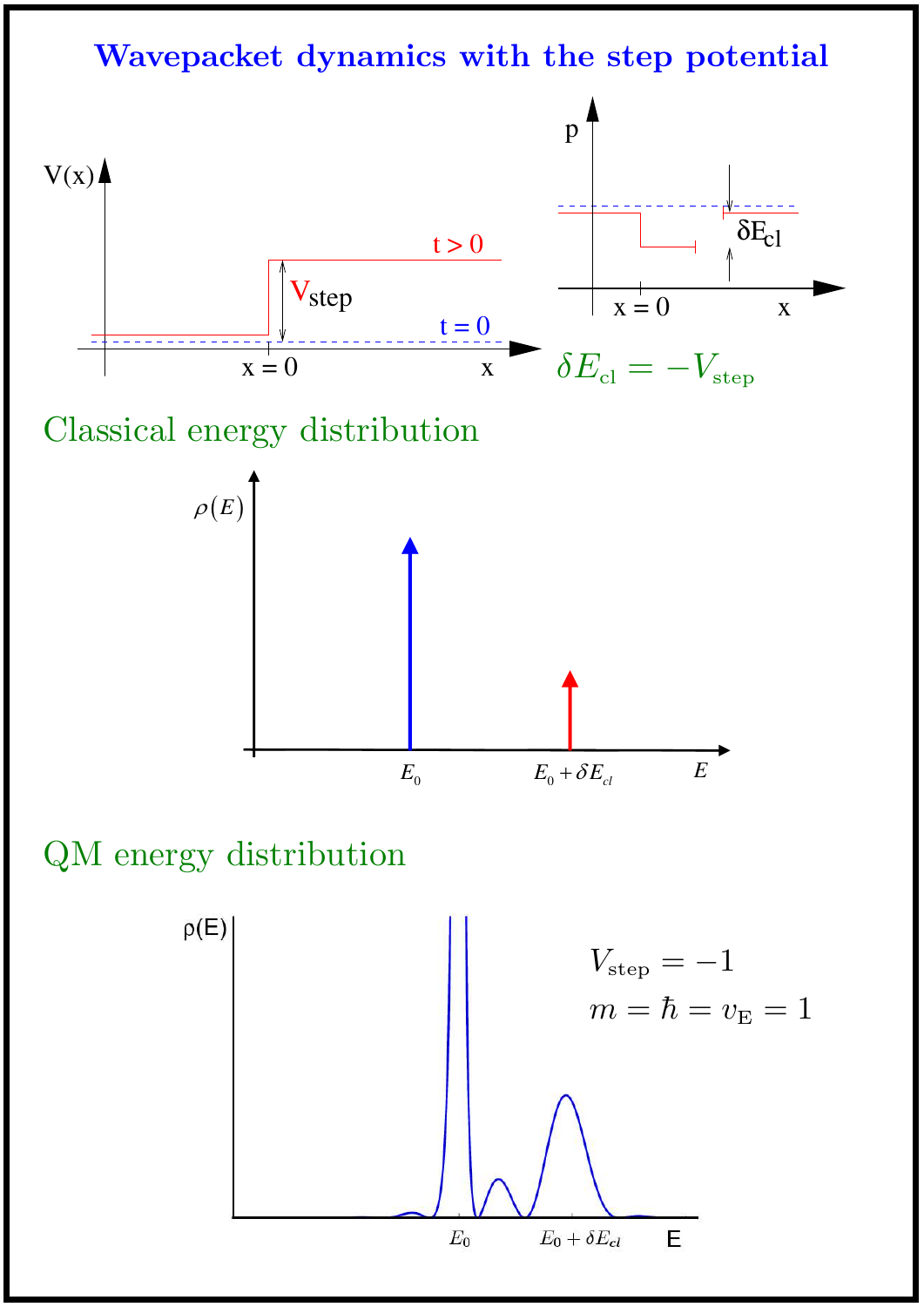### Step problem - analysis

Classical moments:

 $\delta p_{\rm cl} = -V_{\rm step}/v_{\rm E}$  = jump in the momentum  $\langle (p - p_0)^r \rangle = \delta p_{\scriptscriptstyle \rm cl}^r \times v_{\scriptscriptstyle \rm E} t$ 

Quantum moments:

$$
|\langle p_2|\mathcal{U}|p_1\rangle|^2 = \left[\frac{\delta p_{\text{cl}} v_{\text{E}} t}{(p_2 - p_1)} \text{sinc}\left(\frac{(p_2 - p_1 - \delta p_{\text{cl}}) v_{\text{E}} t}{2}\right)\right]^2
$$
  
\n•  $r = 1$   
\n
$$
\langle (p_2 - p_1) \rangle = \delta p_{\text{cl}} \times v_{\text{E}} t - \sin(\delta p_{\text{cl}} \times v_{\text{E}} t)
$$
  
\n•  $r = 2$   
\n
$$
\langle (p_2 - p_1)^2 \rangle = \delta p_{\text{cl}}^2 \times v_{\text{E}} t
$$
  
\n•  $r > 2$ 

$$
\langle (p_2 - p_1)^r \rangle = \infty
$$

Restricted QCC  $(r = 2)$  is preserved. Detailed QCC  $(r > 2)$  is destroyed.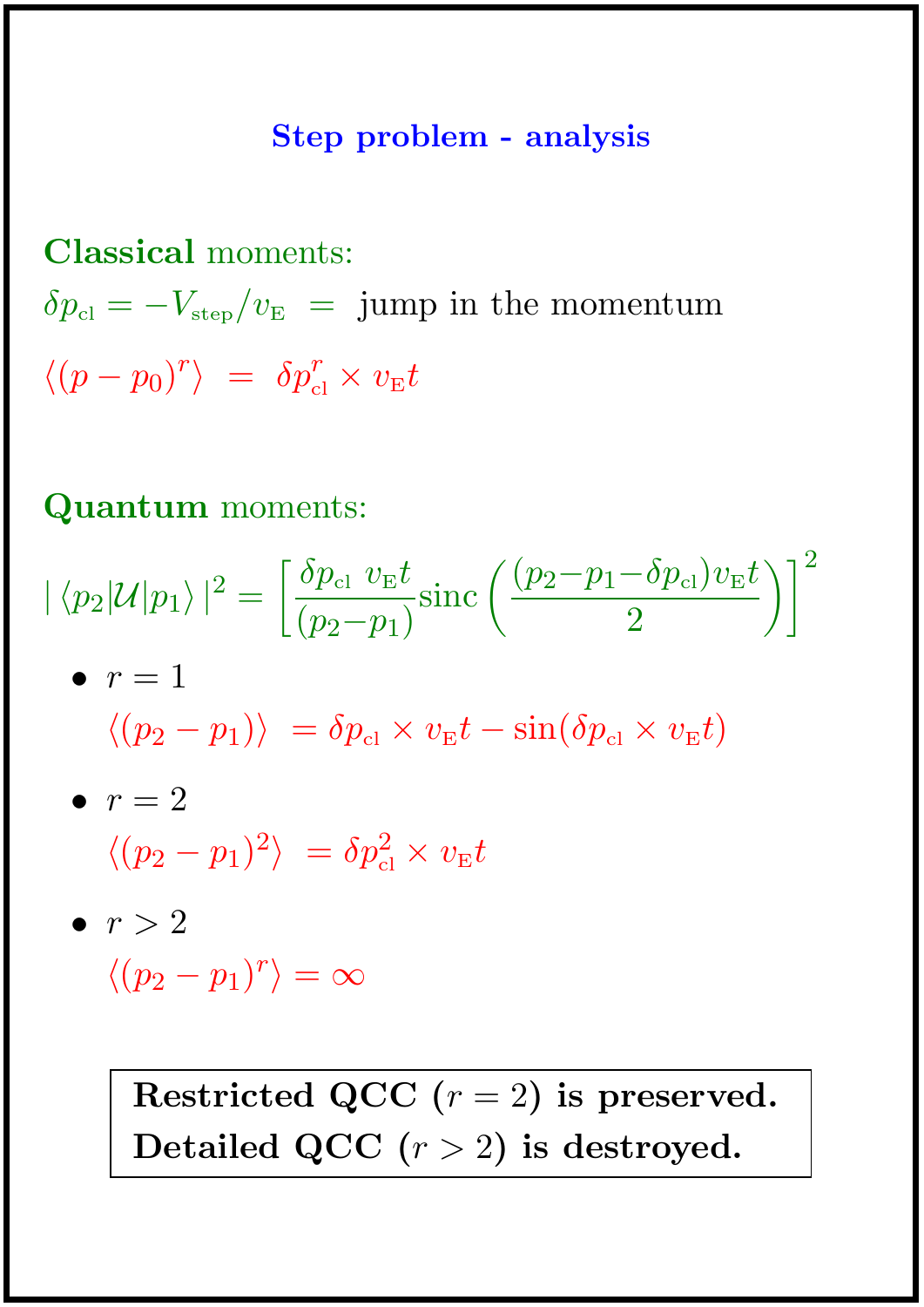# Moving Wall problem - Analysis p



Adiabatic regime:  $\delta E_{\text{cl}} \ll \Delta \iff V \ll \frac{\hbar}{\text{mL}}$ Semiclassical regime:  $\delta E_{\rm cl} \gg \Delta$ 



In our problem there is no AC driving! Is there a self-generated  $\omega$  ??? **YES!**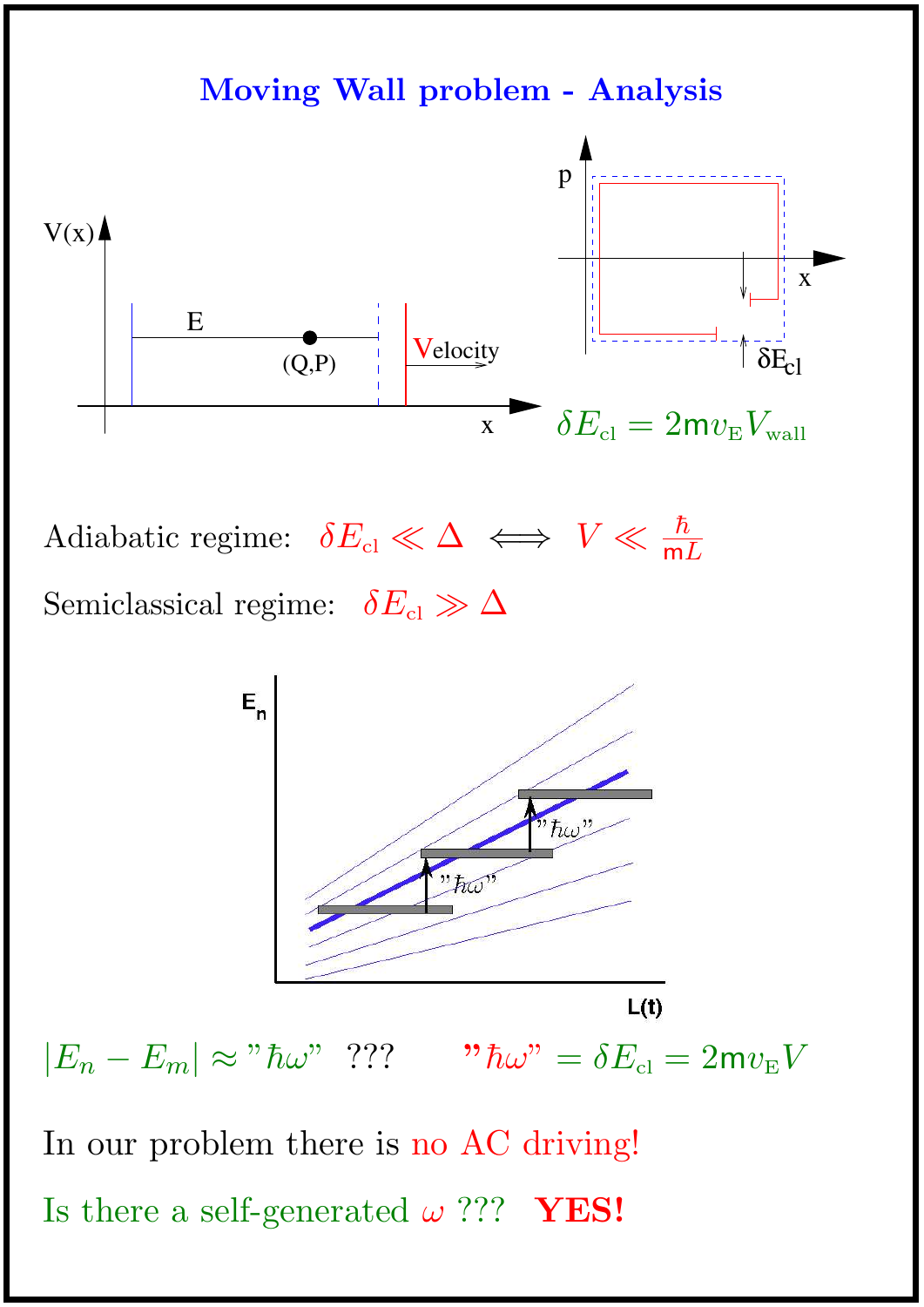### Moving Wall problem - Numerics

$$
\frac{da_n}{dt} = -\frac{i}{\hbar}E_n a_n - \frac{V}{L} \sum_{m(\neq n)} \frac{2nm}{n^2 - m^2} a_m
$$

## Density plots of  $|a_n(t)|^2$ :

Semiclassical:



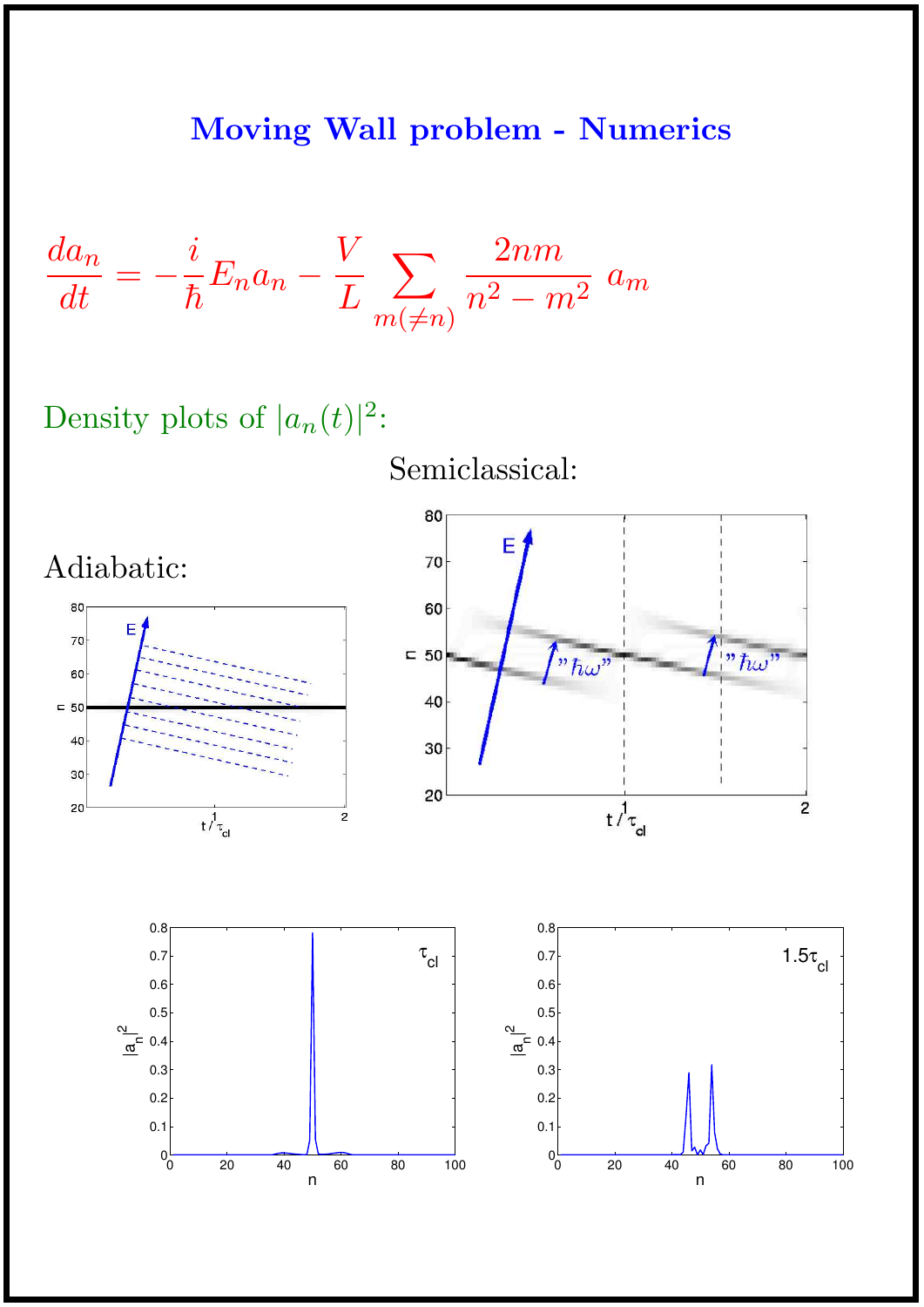# The Ring problem





 $\delta E_{\rm cl}=eV_{\rm EMF}$ 

$$
\mathcal{H} = \frac{1}{2m} \left( p - \frac{e}{c} A(t) \right)^2
$$

$$
A(x; t) = \Phi(t) \delta(x - x_0)
$$

$$
\mathcal{E}(x) = -\frac{1}{c} \dot{\Phi} \delta(x - x_0)
$$

$$
E_n = \frac{1}{2m} \left(\frac{2\pi\hbar}{L}\right)^2 \left(n - \frac{\Phi(t)}{\Phi_0}\right)^2
$$

$$
\frac{da_n}{dt} = -\frac{i}{\hbar} E_n a_n - \frac{\dot{\Phi}}{\Phi_0} \sum_{m(\neq n)} \frac{1}{n-m} a_m
$$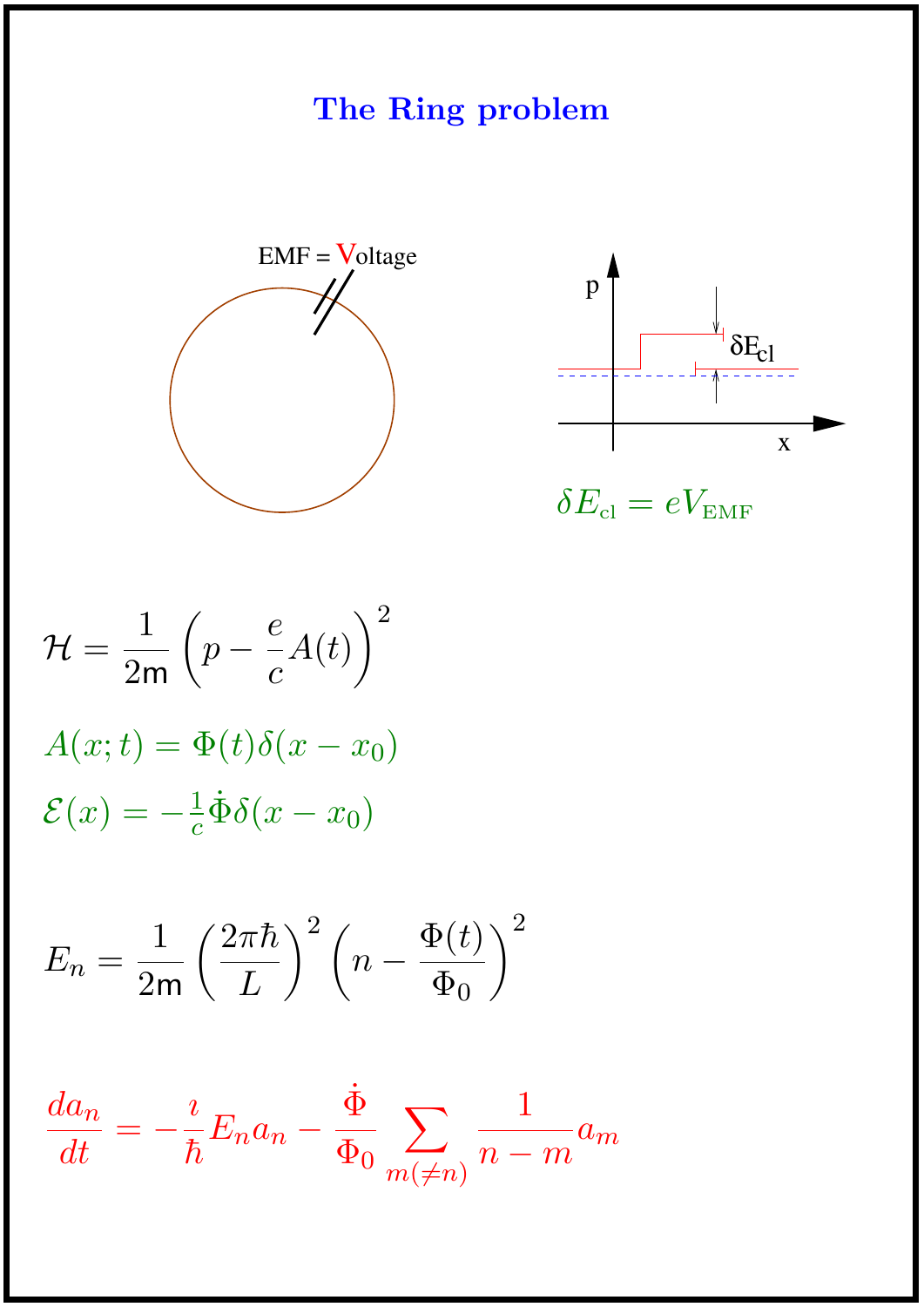### $Ring \Longleftrightarrow Bloch$

$$
\frac{da_n}{dt} = -\frac{i}{\hbar} E_n a_n + \alpha \sum_{m(\neq n)} \frac{1}{n-m} a_m
$$

$$
E_n = \varepsilon n
$$

## Bloch electrons in a tight-binding model:

| n                                  | site index     |
|------------------------------------|----------------|
| $E_n \$                            | on site energy |
| $\varepsilon$ - mean level spacing | electric field |
| $\alpha$                           | hopping        |

- $\varepsilon = 0 \Rightarrow$  ballistic motion
- $\varepsilon \to \infty \Leftrightarrow \alpha \to 0 \Leftrightarrow$  "stuck"
- But what happens in between?

Analytical solution:

$$
|a_t(n)|^2 = \left(2\frac{\alpha}{\varepsilon}\right)^2 \frac{\sin^2\left(\frac{1}{2}\varepsilon t\left(n - n_0 + \alpha(t - \frac{2\pi}{|\varepsilon|})\right)\right)}{(n - n_0 + \alpha t)^2 (n - n_0 + \alpha(t - \frac{2\pi}{|\varepsilon|}))^2}
$$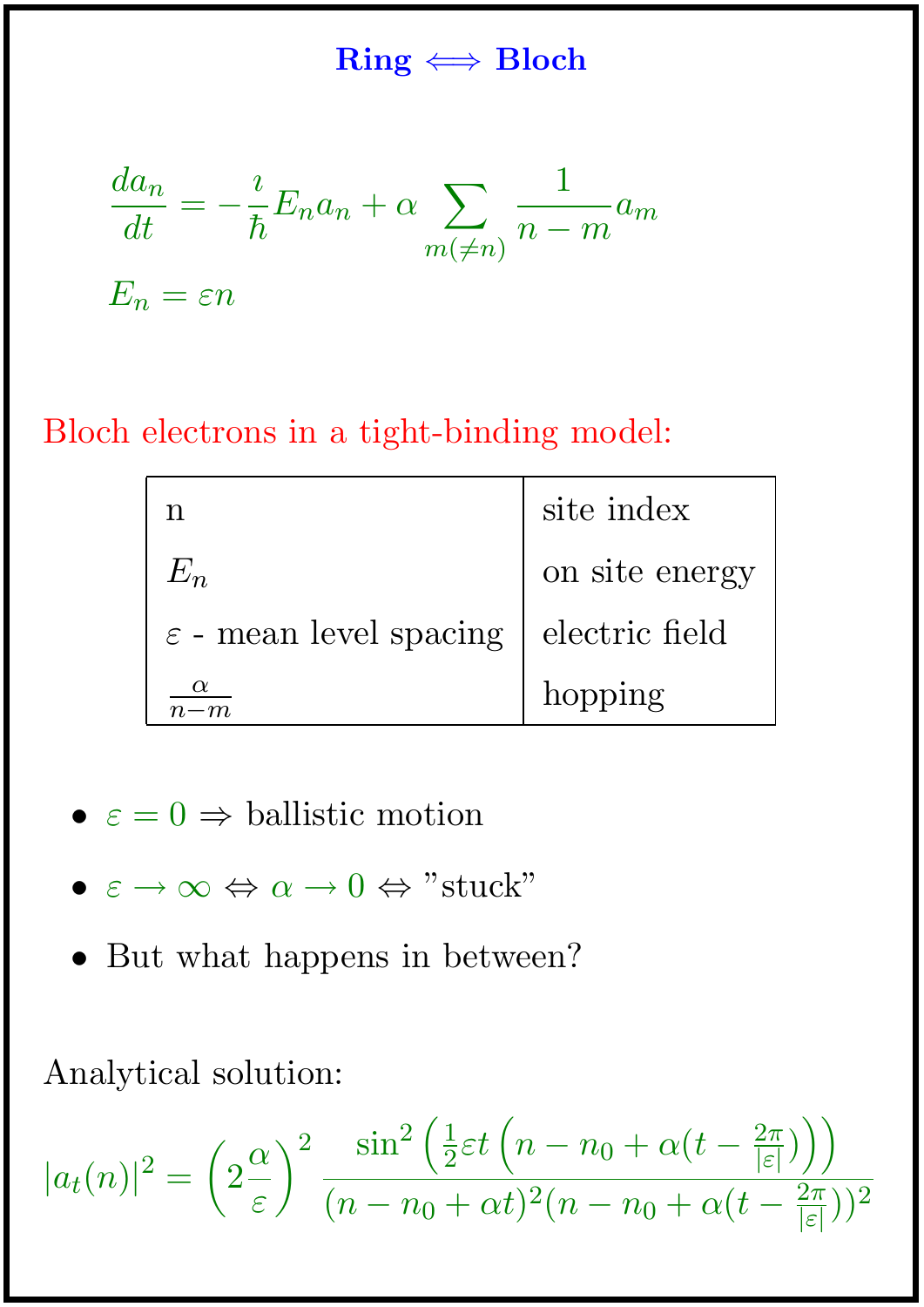## The ring / bloch problem - Solution



MOVIE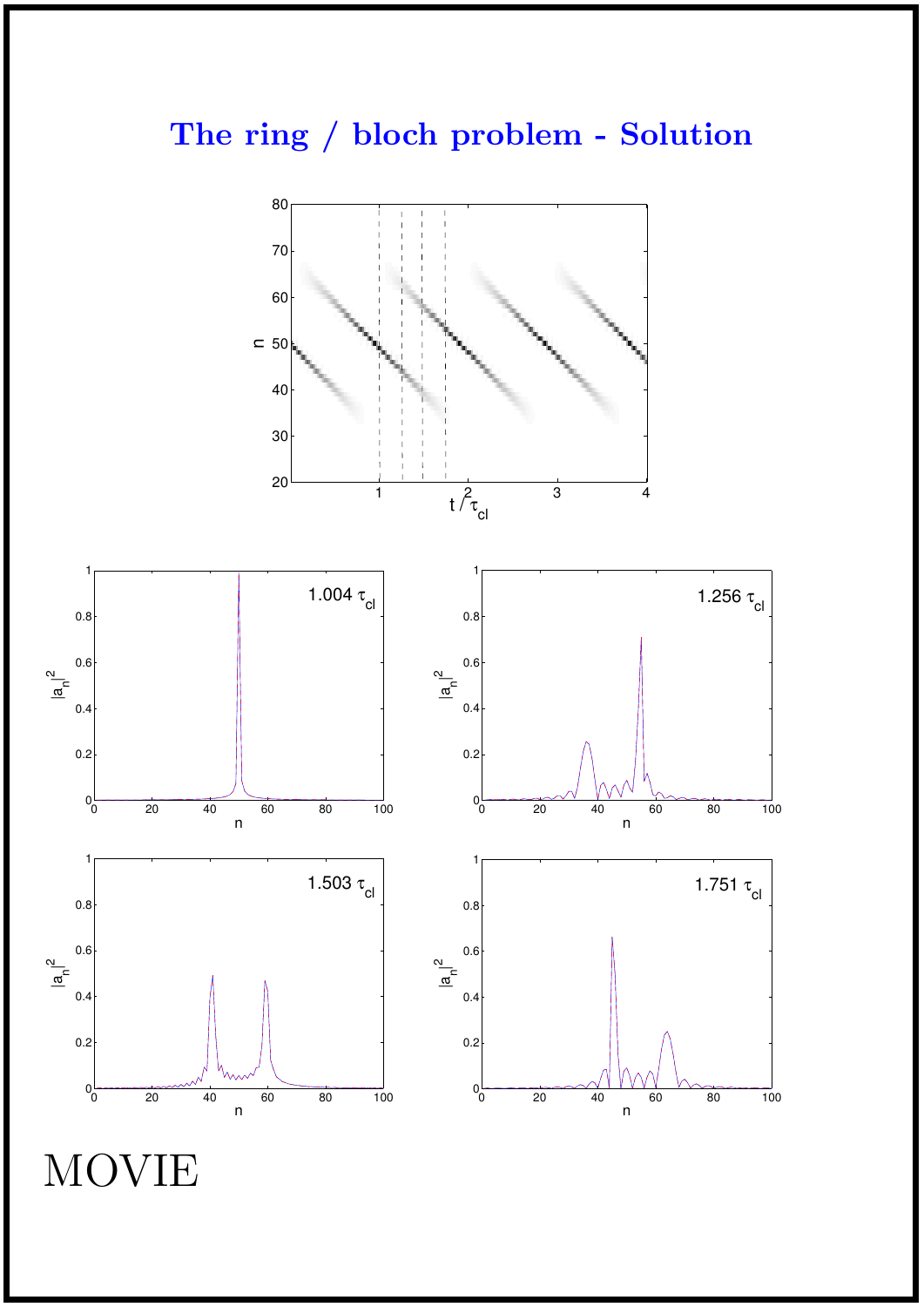



Is the  $\propto 1/(n-m)$  hopping significant ???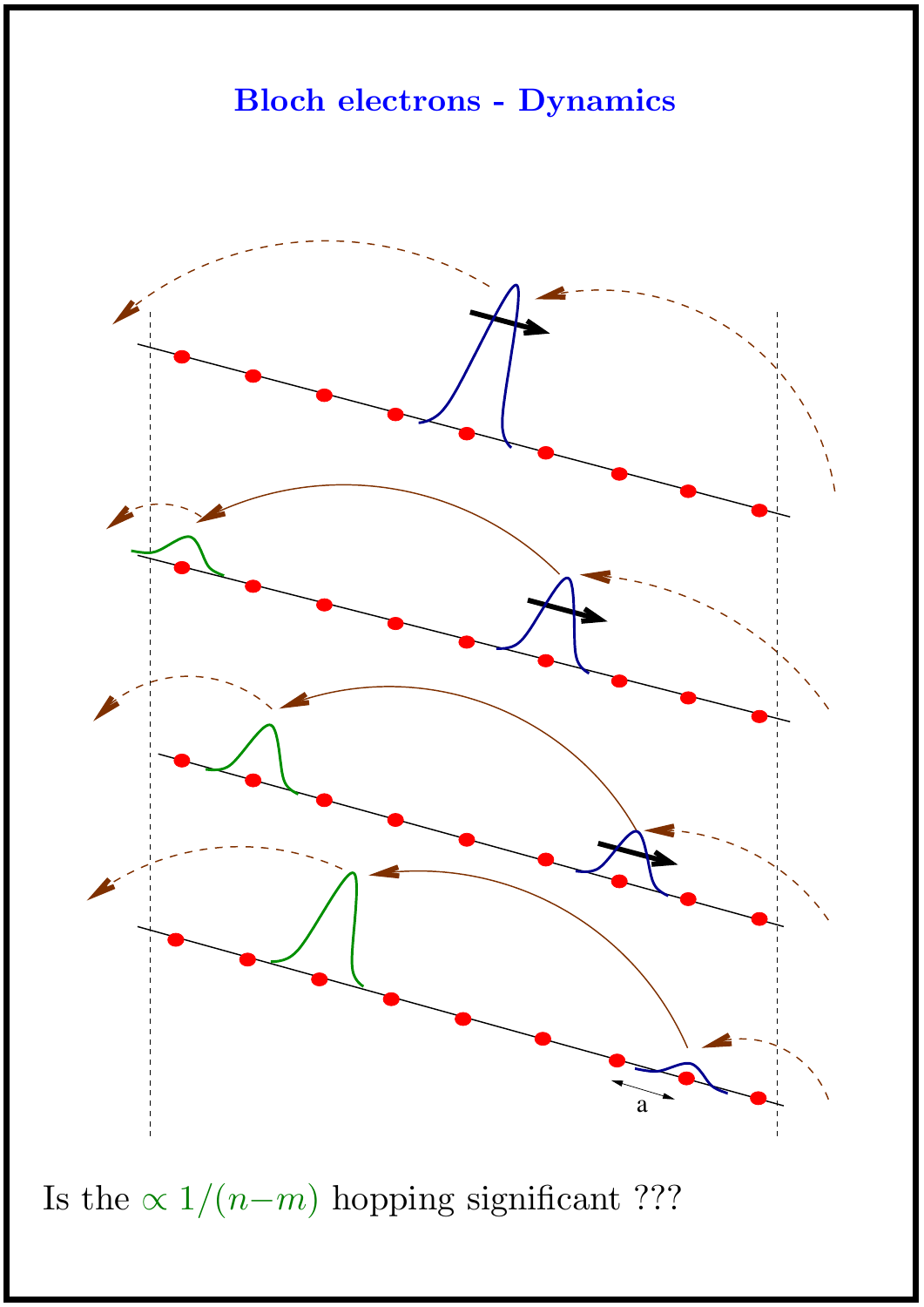#### Bloch electrons - Nearest Neighbors

$$
\frac{da_n}{dt} = -i\varepsilon n a_n + \frac{\alpha}{2}[a_{n+1} - a_{n-1}]
$$

Analytical solution:

 $|a_t(n)|^2 =$  $\overline{\phantom{a}}$  $\overline{\phantom{a}}$  $\overline{\phantom{a}}$  $\vert$  $J_{n-n_0}$  $\sqrt{2\alpha}$ ε  $\sin\left(\frac{1}{2}\right)$ 2  $\varepsilon t$ )  $\mathsf{l}$  $\overline{\phantom{a}}$ 2





 $\propto 1/(n-m)$  hopping Uni-directional oscillations

n.n hopping Bi-directional oscillations